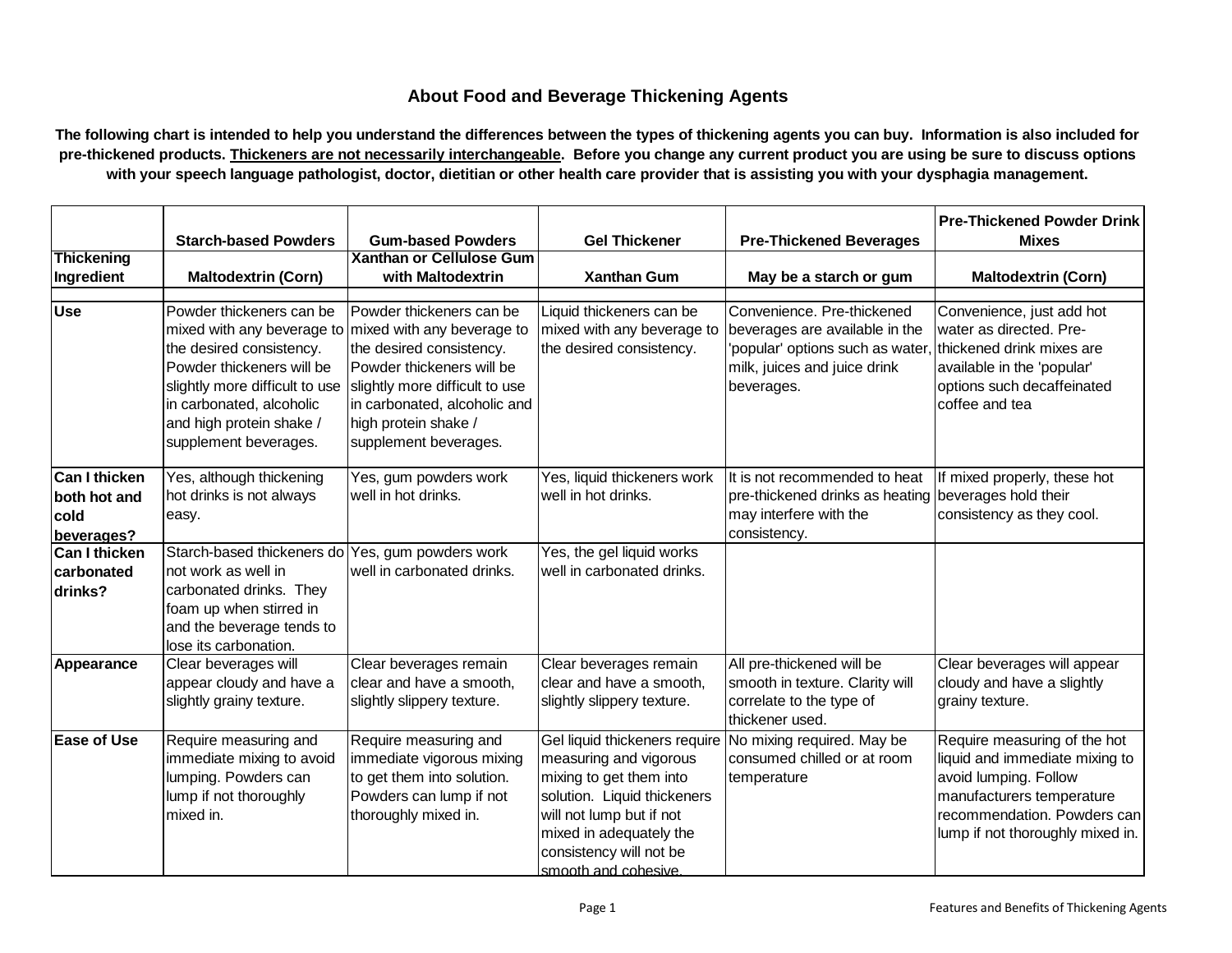|                                   | <b>Starch-based Powders</b>                                                                                                                                | <b>Gum-based Powders</b>                                                                                                                                                                                                                                                            | <b>Gel Thickener</b>                                                                                                                                                                                                                                                                                                                        | <b>Pre-Thickened Beverages</b>                                                                                                                                                                                                                           | <b>Pre-Thickened Powder Drink</b><br><b>Mixes</b>                                                                                                                                              |
|-----------------------------------|------------------------------------------------------------------------------------------------------------------------------------------------------------|-------------------------------------------------------------------------------------------------------------------------------------------------------------------------------------------------------------------------------------------------------------------------------------|---------------------------------------------------------------------------------------------------------------------------------------------------------------------------------------------------------------------------------------------------------------------------------------------------------------------------------------------|----------------------------------------------------------------------------------------------------------------------------------------------------------------------------------------------------------------------------------------------------------|------------------------------------------------------------------------------------------------------------------------------------------------------------------------------------------------|
| <b>Thickening</b>                 |                                                                                                                                                            | <b>Xanthan or Cellulose Gum</b>                                                                                                                                                                                                                                                     |                                                                                                                                                                                                                                                                                                                                             |                                                                                                                                                                                                                                                          |                                                                                                                                                                                                |
| Ingredient                        | <b>Maltodextrin (Corn)</b>                                                                                                                                 | with Maltodextrin                                                                                                                                                                                                                                                                   | <b>Xanthan Gum</b>                                                                                                                                                                                                                                                                                                                          | May be a starch or gum                                                                                                                                                                                                                                   | <b>Maltodextrin (Corn)</b>                                                                                                                                                                     |
| Time to<br>thicken                | Require from 1 to 3<br>minutes to reach<br>consistency.                                                                                                    | Require from 3-5 minutes to<br>reach consistency.                                                                                                                                                                                                                                   | Requires no waiting time to<br>reach consistency.                                                                                                                                                                                                                                                                                           | Pre-thickened drinks are at the<br>labeled consistency right out of<br>the package whether chilled or<br>at room temperature. The<br>consistency will appear slightly<br>thicker when chilled.                                                           | Pre-thickened drinks are at the<br>labeled consistency right out of<br>the package whether chilled or<br>at room temperature. The<br>consistency will appear slightly<br>thicker when chilled. |
| Thickening<br>over time           | Starch-based powder<br>thickeners may thicken<br>over time, especially the<br>liquid and powder are not<br>measured initially.                             | Gum-based powder<br>thickeners will hold their<br>initial consistency over time.                                                                                                                                                                                                    | Gel thickeners will hold the<br>initial consistency over time.                                                                                                                                                                                                                                                                              | Pre-thickened drinks will not<br>change consistency but they<br>will be slightly thicker when<br>chilled vs. at room<br>temperature. Pre-thickened<br>beverages are designed to be<br>the consistency as labeled<br>regardless of serving<br>temnerature | Pre-thickened drink mixes may<br>thicken over time if the liquid<br>was not measured properly.                                                                                                 |
| Can I thicken<br>foods?           | Yes. Most manufacturers<br>will have recipes for using<br>the starch powder<br>thickeners in foods. See<br>also Recipes available on<br>Dysphagia-Diet.com | Yes. Most manufacturers<br>will have recipes for using<br>the gum powder thickeners<br>in foods. See also Recipes<br>available on Dysphagia-<br>Diet.com<br>Gums do not thicken as<br>you want to mold foods or<br>have them old shape we<br>suggest using the starch<br>thickanare | Yes. The manufacturer will<br>have recipes for using the<br>gel thickener in foods. See<br>also Recipes available on<br>Dysphagia-Diet.com<br>Gums do not thicken as<br>"stiff" as starch thickeners.<br>"stiff" as starch thickeners. If If you want to mold foods or<br>have them old shape we<br>suggest using the starch<br>thickeners. |                                                                                                                                                                                                                                                          |                                                                                                                                                                                                |
| Packaging<br>Options <sup>^</sup> | Resealable multi-serving<br>canister<br>Individual serving packet                                                                                          | Resealable multi-serving<br>canister<br>Individual serving packet                                                                                                                                                                                                                   | Recloseable multi-serving<br>bottle<br>Individual serving packet                                                                                                                                                                                                                                                                            | Recloseable multi-serving<br>container<br>Individual 8 fl oz, select items<br>may be recloseable<br>Individual 4 fl oz                                                                                                                                   | Individual serving packet by<br>either honey-like or nectar-like<br>consistency.                                                                                                               |